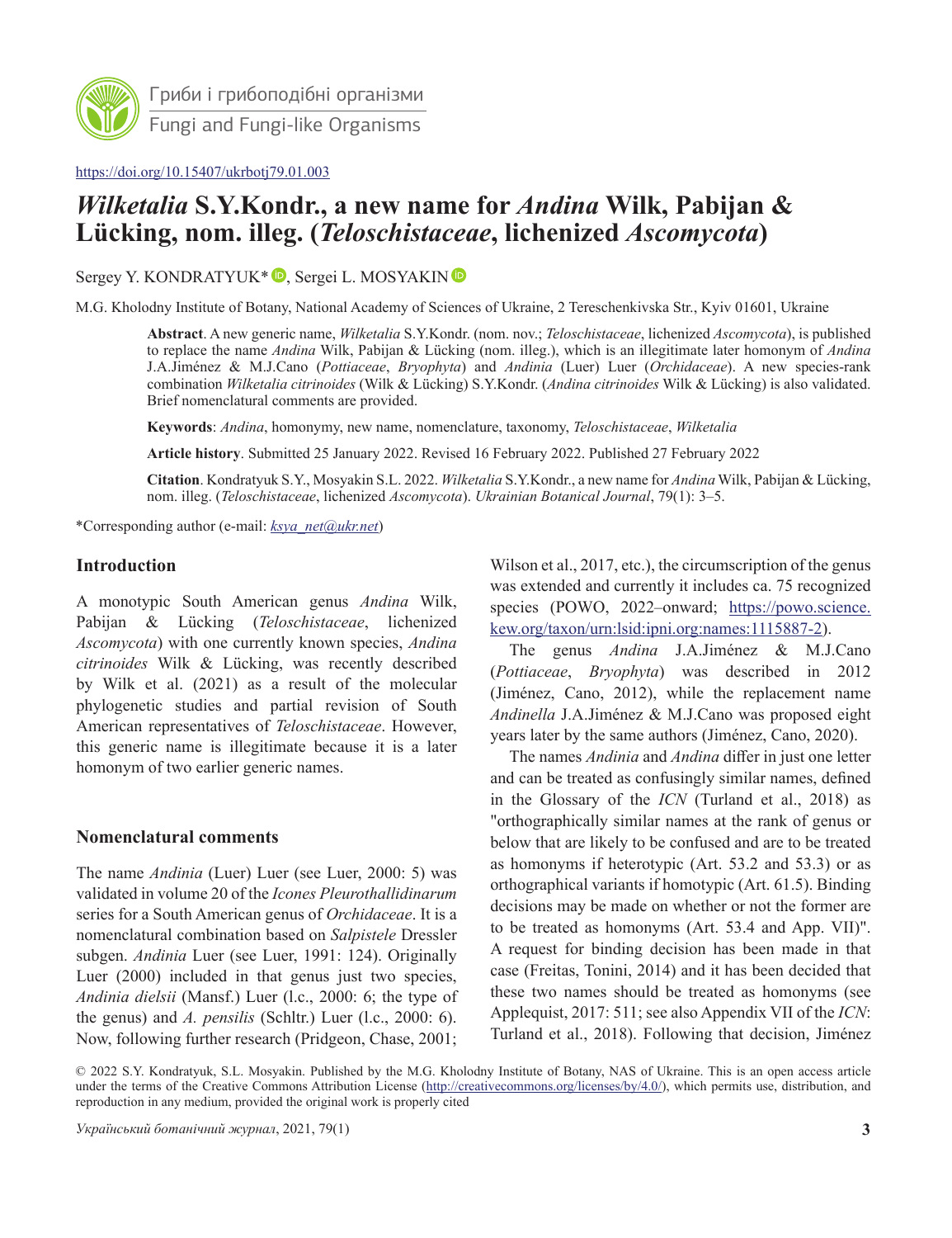and Cano (2020) proposed the replacement name *Andinella*. Recent research demonstrated that *Andinella* is phylogenetically rooted in *Didymodon* Hedw. s. l. (Jiménez et al., 2021).

*Andina* J.A.Jiménez & M.J.Cano (2012) and *Andina* Wilk, Pabijan & Lücking (2021) are full homonyms and thus the later name is illegitimate because "it is spelled exactly like a name based on a different type that was previously and validly published for a taxon at the same rank" (Art. 53.1 of the *ICN*: Turland et al., 2018). Also, Note 2 of Art. 53.1 of the *ICN* states that a "validly published earlier homonym, even if illegitimate, rejected under Art. 56 or F.7, or otherwise generally treated as a synonym, causes rejection of any later homonym that is not conserved, protected, or sanctioned". That is exactly the case with *Andina*: the earlier homonym (referring to a moss genus) is illegitimate, but it makes illegitimate the later homonym (applicable to a lichen genus).

It should be noted that in the NCBI (National Center for Biotechnology Information) / GenBank database the name *Andina citrinoides* is annotated as "nom. illeg." (nomen illegitimum = illegitimate name) ( $\frac{https://}{https://}$ [www.ncbi.nlm.nih.gov/Taxonomy/Browser/wwwtax.](https://www.ncbi.nlm.nih.gov/Taxonomy/Browser/wwwtax.cgi?id=2751505) [cgi?id=2751505](https://www.ncbi.nlm.nih.gov/Taxonomy/Browser/wwwtax.cgi?id=2751505), accessed 24 January 2022). However, this nomenclatural interpretation is incorrect because in this case only the genus-rank name is illegitimate and has to be replaced. The species-rank name is valid and legitimate (and thus it can serve as a basionym for a new combination) but incorrect, in accordance with Art. 55.1 of the *ICN*: "A name of a species or subdivision of a genus may be legitimate even if its epithet was originally placed under an illegitimate generic name". However, in MycoBank (<https://www.mycobank.org>) the generic name *Andina* (MycoBank #836178) is incorrectly listed (as of 24 January 2022) with the name status "Legitimate".

#### **New name and combination**

#### *Wilketalia* S.Y.Kondr., **nom. nov.** Mycobank #842999.

**Replaced synonym**: *Andina* Wilk, Pabijan & Lücking in Wilk, Pabijan, Saługa, Gaya & Lücking, Mycologia 113(2): 289 (2021), nom. illeg., non *Andina* J.A.Jiménez & M.J.Cano in Syst. Bot. 37(2): 296 (2012) (*Pottiaceae*, *Bryophyta*), nec *Andinia* (Luer) Luer in Monogr. Syst. Bot. Missouri Bot. Gard. 79: 5 (2000) **(***Orchidaceae***)**.

*Wilketalia citrinoides* (Wilk & Lücking) S.Y.Kondr., **comb. nov.** MycoBank #843043.

**Basionym**: *Andina citrinoides* Wilk & Lücking in Wilk, Pabijan, Saługa, Gaya & Lücking, Mycologia 113(2): 289 (2021).

**Etymology**: Following the old and respected tradition of dedicating scientific names (including genus-rank ones) of organisms to their discoverers or persons otherwise connected to newly discovered organisms, the first author (Sergey Y. Kondratyuk) decided to propose a new name in honor of researchers who discovered and studied the new taxon. Thus, the new name *Wilketalia* is dedicated to Karina Wilk and her colleagues who authored the new genus *Andina* (nom. illeg.) and the article (Wilk et al., 2021), in recognition of their contributions to understanding of taxonomy and phylogeny of *Teloschistaceae*. The new generic name is derived from the words and abbreviation "Wilk et al." [where *et al*. stands for *et aliorum*, meaning "and others" in Latin] referring to the authors of the new genus and of the article where it has been described.

#### **Contribution of the authors**

Sergey Y. Kondratyuk contributed to all aspects of the article related to lichenology and nomenclatural decisions; Sergei L. Mosyakin provided information on taxa of higher plants and some nomenclatural explanations.

### **Acknowledgments**

We are grateful to two anonymous reviewers for their comments on the manuscript and to Vera P. Hayova and Ganna V. Boiko (M.G. Kholodny Institute of Botany, National Academy of Sciences of Ukraine) for guiding this submission through the reviewing and editorial process.

#### **References**

- Applequist W.L. 2017. Report of the Nomenclature Committee for Vascular Plants: 69. *Taxon*, 66(2): 500–513. [https://](https://doi.org/10.12705/662.17) [doi.org/10.12705/662.17](https://doi.org/10.12705/662.17)
- Freitas J., Tonini L. 2014. (10) Request for a binding decision on whether *Andinia* (Luer) Luer (*Orchidaceae*) and *Andina* J.A.Jiménez & M.J.Cano (*Pottiaceae*) are sufficiently alike to be confused. *Taxon*, 63(3): 694–695. <http://dx.doi.org/10.12705/633.14>